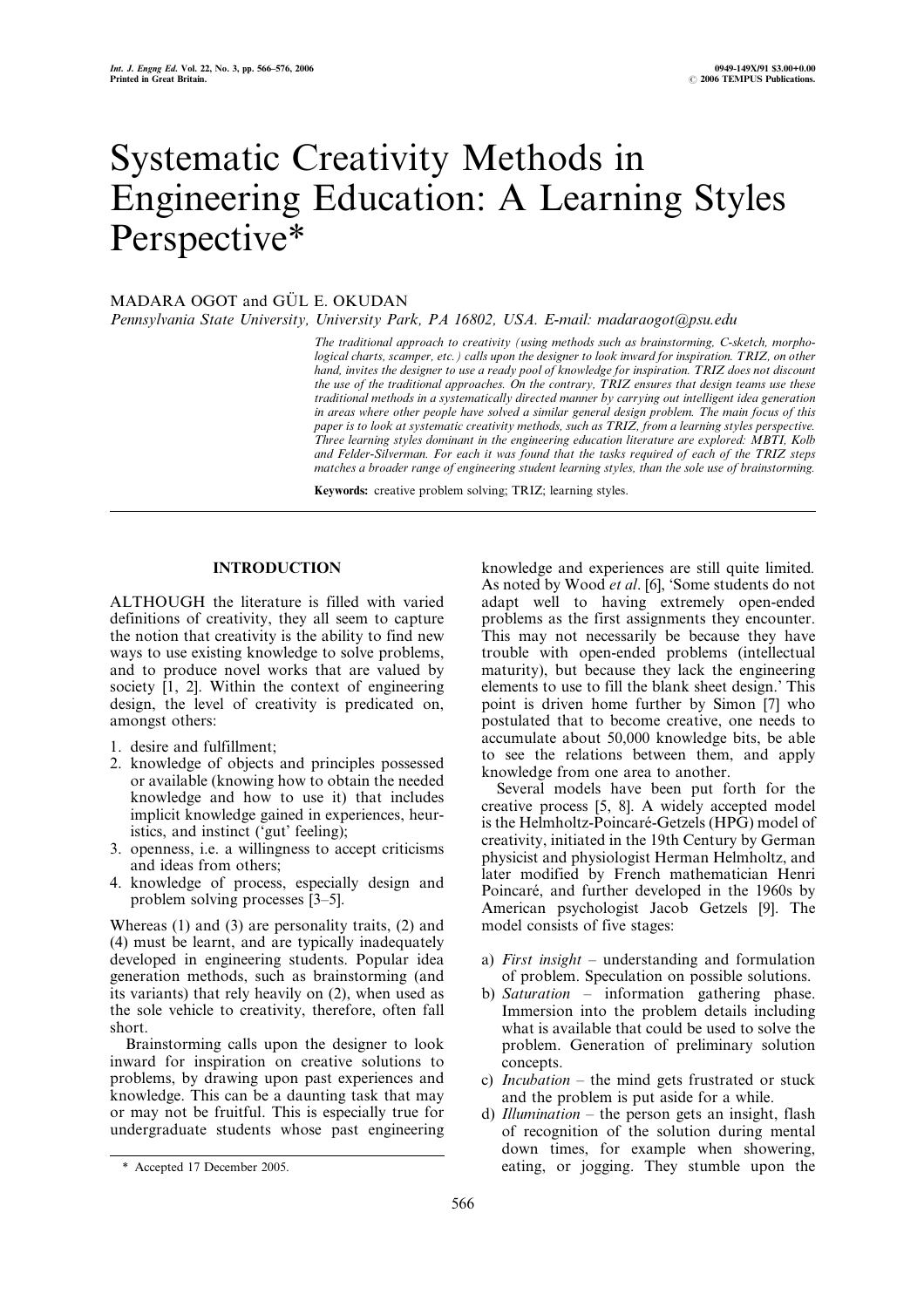answer unexpectedly and, therefore, this stage involves an element of luck.

e) Validation-analytical process to verify solution and put in form others can use.

The later stages of (b) saturation and stages (c) incubation and (d) illumination present the greatest challenge to the novice designer. Successful incubation (unconscious processing of information) and illumination assumes that the designer has unconnected bits of qualitative knowledge stored in the brain that can be internally or externally triggered to collectively synthesize a novel idea or concept. For undergraduate students (novice designers) this knowledge is still limited.

The focus of this paper, therefore, is to take a critical look in the context of learning styles, at how systematic creativity methods such as the theory of inventive problem solving (TRIZ) can reduce the challenges presented by stages (b), (c) and (d), as compared to the sole use of popular creativity methods such as brainstorming (and its variants). The following section briefly discusses the HPG creativity model in the context of the engineering design process. This is followed by an overview of three common learning style models found in the engineering education literature. After an introductory description of TRIZ, a comparison is made between ideation with the sole use of brainstorming, and with the use of TRIZ from a learning styles perspective. The paper concludes with a discussion on the implications to engineering design education.

# CREATIVITY AND THE ENGINEERING DESIGN PROCESS

Over the past twenty years, engineering design has been viewed to involve more 'science' and less `art'. Although engineering design requires creativity and inventiveness (`the art'), engineering design is a process that can be taught, learned and successfully implemented to solve engineering problems (`the science') [10, 11]. The engineering design process can be divided into five broad

sequential steps: needs assessment/problem definition, conceptualization, preliminary design, detailed design and production. The main tasks done during each of these steps are summarized in Table 1. It must be emphasized that engineering design is an iterative process often requiring cycling between the steps based on what is learnt later on.

In the classroom, most student design teams only go through the first three stages of the design process: determination of need, conceptualization and preliminary design. During these three stages, the following observations can be made [11, 12]:

- . In the needs assessment/problem definition and preliminary design stages, the tasks are more certain and structured following a step-by-step process, often referred to as `mechanical' tasks in the literature [13, 14]. However, surprises or unexpected outcomes do occur requiring creativity from the team members to overcome them. Design tasks in these phases are often referred to as `incremental' in the literature [15] as they tend to focus on incremental innovation or small improvements to existing products or existing concepts.
- In the *conceptualization* stage, the tasks are less certain, less structured, more dynamic, and requires more creativity from teams. This design phase is often referred to as `radical' (also referred to as `innovating') in the literature [15]. Design tasks in this phase suggest operating in a dynamic environment, emphasizing initiative and risk taking [12].

The HPG creativity model can be viewed in the context of engineering design by superimposing it with the first three steps of the design process as shown in Fig. 1. Saturation (HPG model) straddles the latter part of the needs assessment/problem definition and conceptualization steps of the design process. It is with this latter part of the saturation that ideation methods such as brainstorming and TRIZ are employed. Note that there is significant iteration between the saturation, incubation and illumination steps in the HPG

Table 1. Summary of activities performed during design stages [11]

|    | Design Stage                            | Typical activities/tasks                                                                                                                                                                                                                                                                                                                                 |
|----|-----------------------------------------|----------------------------------------------------------------------------------------------------------------------------------------------------------------------------------------------------------------------------------------------------------------------------------------------------------------------------------------------------------|
|    | Needs assessment/<br>Problem Definition | Statement of what design should accomplish; listing of constraints; decomposition to smaller<br>manageable problems; compilation and weighting of customer needs; definition of criteria to be used<br>to evaluate final design.                                                                                                                         |
| П. | Conceptualization                       | Involves two steps: $(1)$ <i>External search:</i> determine what has been done in the past. Achieved by<br>looking at competitors' products, patents, published literature, discussions with experts, etc. $(2)$<br><i>Internal Search:</i> generation of several concepts by the design team to best solve the sub-problems and<br>the overall problem. |
|    | III. Preliminary design                 | Further development of concepts shown to be feasible. System and component design requirements<br>are established. If applicable a working prototype is built and tested.                                                                                                                                                                                |
|    | IV. Detailed Design                     | Final manufacturing and assembly drawings are generated. Systems specifications are developed<br>(operating parameters, maintenance and testability provisions, material requirements, design life,<br>packing requirements, etc.)                                                                                                                       |
|    | V. Production                           | Determination of production sequence of operations, selection of jigs, fixtures and tools; production<br>of product.                                                                                                                                                                                                                                     |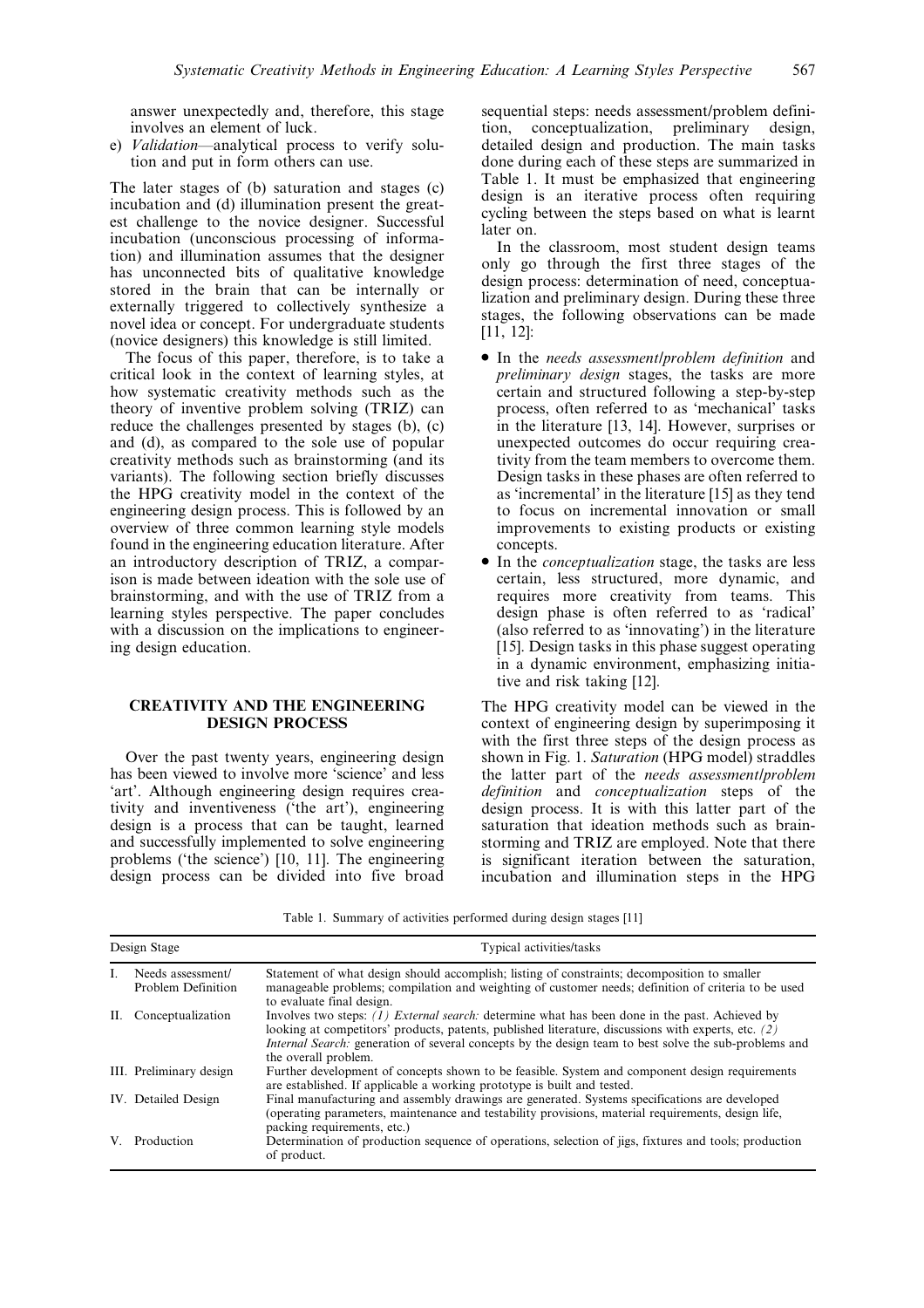Helmholtz-Poincaré-Getzel's Model of Creativity

|                                       |                   | First Insight   Saturation   Incubation   Illumination   Validation |                       |
|---------------------------------------|-------------------|---------------------------------------------------------------------|-----------------------|
| Needs Assessment<br>Problem Defintion | Conceptualization |                                                                     | Preliminary<br>Design |

First Three Broad Steps in the Design Process

Fig. 1. Overlay of the Helmholtz-Poincaré-Getzel's model of creativity and the first three steps in the engineering design process.

model. The end result of which is the generation of several promising concepts that are validated (HPG model) during the preliminary design step of the design process.

# LEARNING STYLES

Learning styles can be defined as an individual's different strengths and preferences for the ways in which they absorb and process information [16]. Three learning style models have been widely accepted in the engineering education literature: The Myers-Briggs Type Indicator – MBTI [17], the Kolb model [18, 19] and the Felder-Silverman model [20, 21]. A brief description of each follows in chronological development order.

#### **MBTI**

Based on Jungian typology of personality types, the MBTI tries to measure in what ways people process information and make decisions, i.e. their cognitive style. Four dimensions in this typology form continuous scales [17, 22]:

- 1. Introvert (try things out, focus on ideas) to extrovert (think things through, focus on people);
- 2. Intuitive (imaginative and concept oriented) to sensing (practical, detailed oriented, focus on facts and procedures).
- 3. Feeling (make decisions based on emotion) to thinking (make decisions based on logic and rules),
- 4. Perceiving (adapt easily to changing conditions, wait for complete data to reach conclusions) to judging (follow agendas, can reach conclusions with incomplete data).

The first two dimensions relate more to ways of behaving and approaching problems, while the latter two relate more to emotional and personal responses. Combined they can describe sixteen different learning styles.

#### Kolb's model

The Kolb model assesses learning styles along two continuous dimensions [18]:

. active experimentation to reflective observation representing how information is taken in;

. concrete experience to abstract conceptualization representing how information is processed.

With reference to the Kolb Model of learning (Fig. 2), Kolb identified four different learning types represented by each of the four quadrants in the figure:

- Type 1—diverger (concrete-active) responds well when current information is placed in context of the larger picture.
- Type  $2$ —assimilator (abstract, reflective) responds well to information presented in a logical fashion. Prefer time for reflection.
- Type 3-converger (abstract, active) responds well to active engagement on well-defined tasks and to learn by trial and error.<br>Type 4—accommodator (concrete,
- $Type \quad 4 \quad \quad \text{accommodator} \quad (concrete, \quad \text{active})$ responds well applying known information to solve new problems.

Each type is characterized by a favorite question as shown in Fig. 2 [18, 19, 22]. McCarthy [19] combined the Kolb and other learning theories to develop the 4MAT learning system that postulates that learning occurs best by passing through each of the four quadrants of the learning cycle as shown in Fig. 2, starting in the why quadrant. Cyclical movement through each quadrant ensures that time is spent at each of the learning styles. From a teaching perspective, this can be viewed as motivating each new topic (Type 1), presenting the



Fig. 2. Kolb's model.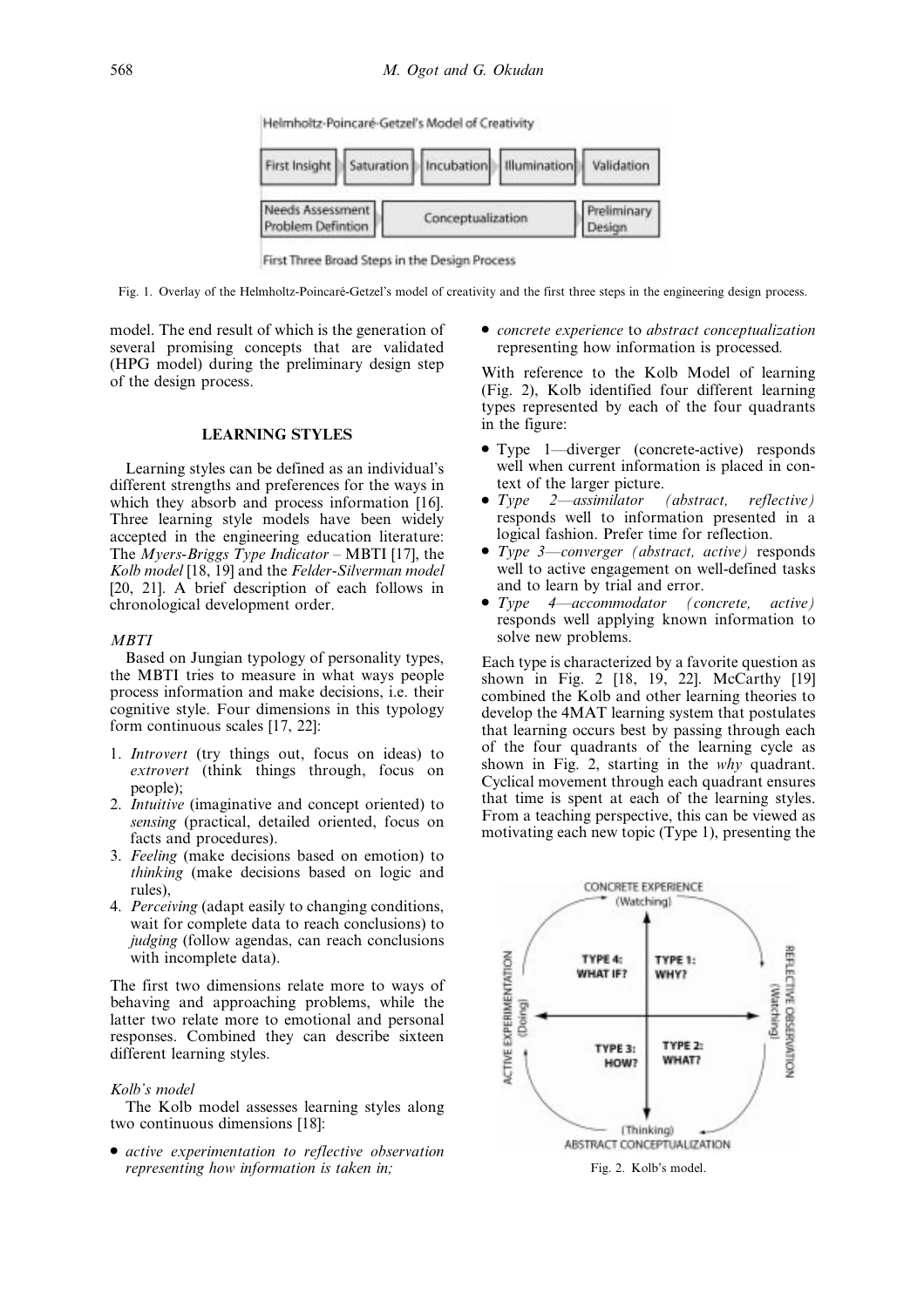basic information and methods related to the topic (Type 2), allowing the methods to be practiced (Type 3), and encouraging the application of the methods to new areas (Type 4) [22]. Studies have produced anecdotal evidence that teaching through the cycle helps students become independent learners and thinkers and that they learn new concepts more efficiently [3, 22, 23].

#### Felder-Silverman model

Developed in 1988, the model is designed to capture the significant learning style differences amongst engineering students. The model determines student preferences along four continuous dimensions [16]:

- . Perception of information: sensing (practical, oriented towards facts and procedures) to intuitive (abstract, innovative, theory oriented). Identical to the intuitive-sensing scale in the MBTI model.
- . Perception of sensory information: visual (preference for visual representations—diagrams, figures, flowcharts) to verbal (preference for verbal explanations);
- . Processing information: active (trying things out, working in teams) to reflective (thinking things through, working alone). Identical to the active-reflective scale in the Kolb Model.
- Progress towards understanding: *sequential* (linear thinking process, small incremental steps) to *global* (holistic thinking, large steps).

The four dimensions yield a total of 16 possible learning preferences.

#### THEORY OF INVENTIVE PROBLEM SOLVING (TRIZ)

TRIZ was first developed in Russia by Genrich Altshuller and is now used across the world. It was originally based on analyses in the early sixties and seventies of thousands of Russian patents. These original analyses articulated numerous solution patterns found across patents that can be successfully applied to solve new problems. These patterns have since been synthesized into numerous tools including (1) physical effects, (2) laws of evolution, (3) standard solutions, (4) technical contradictions and the contradiction matrix, and (5) physical contradictions and the separation principles.

TRIZ has been recognized as a systematic concept generation process that can develop novel solutions to problems by using the condensed knowledge of thousands of past inventors. It provides steps that allow design teams to avoid the `psychological inertia' that tends to draw them to common, comfortable solutions when better, non-traditional ones may exist. With reference to Fig. 3, a design team using TRIZ converts their specific design problem to a general TRIZ design problem. The latter is based on the analysis



Fig. 3. Generation of design solutions using TRIZ.

and classification of a very large number of problems in diverse engineering fields. The general TRIZ design problem points to corresponding general TRIZ design solutions from which the design team can derive solutions for their specific design problem. The power of TRIZ, therefore, is its inherent ability to bring solutions from diverse and seemingly unrelated fields to bear on a particular design problem, yielding breakthrough solutions.

Recall that (1) creativity is the ability to use existing knowledge to solve problems and produce novel works valued by society, and (2) novice designers normally lack sufficient domain knowledge resulting in low levels of creativity. Drawing from solution patterns and general design principles synthesized from design knowledge contained in thousands of patents, TRIZ supplements the limited knowledge the designer may have by suggesting possible solution directions applicable to the current design problem, thereby increasing the level of creativity.

Traditional creativity using methods such as a<br>instorming, analogical thinking, mind brainstorming, analogical thinking, mind mapping, attribute listing, and idea checklists  $[24-26]$  calls upon the designer to look inward for inspiration. TRIZ, on the other hand, invites the designer to use a ready pool of knowledge for inspiration. It does not discount the use of the traditional approaches. On the contrary, TRIZ ensures that design teams use these traditional methods in a systematically directed manner by carrying out intelligent idea generation in areas where other people have solved a similar general design problem. Detailed descriptions of the TRIZ methods can be found in  $[27-30]$ .

# TRIZ AND BRAINSTORMING FROM A LEARNING STYLES PERSPECTIVE: IMPLICATIONS FOR ENGINEERING EDUCATION

In order to illustrate the potential educational benefits of introducing systematic creativity methods such as TRIZ in conjunction with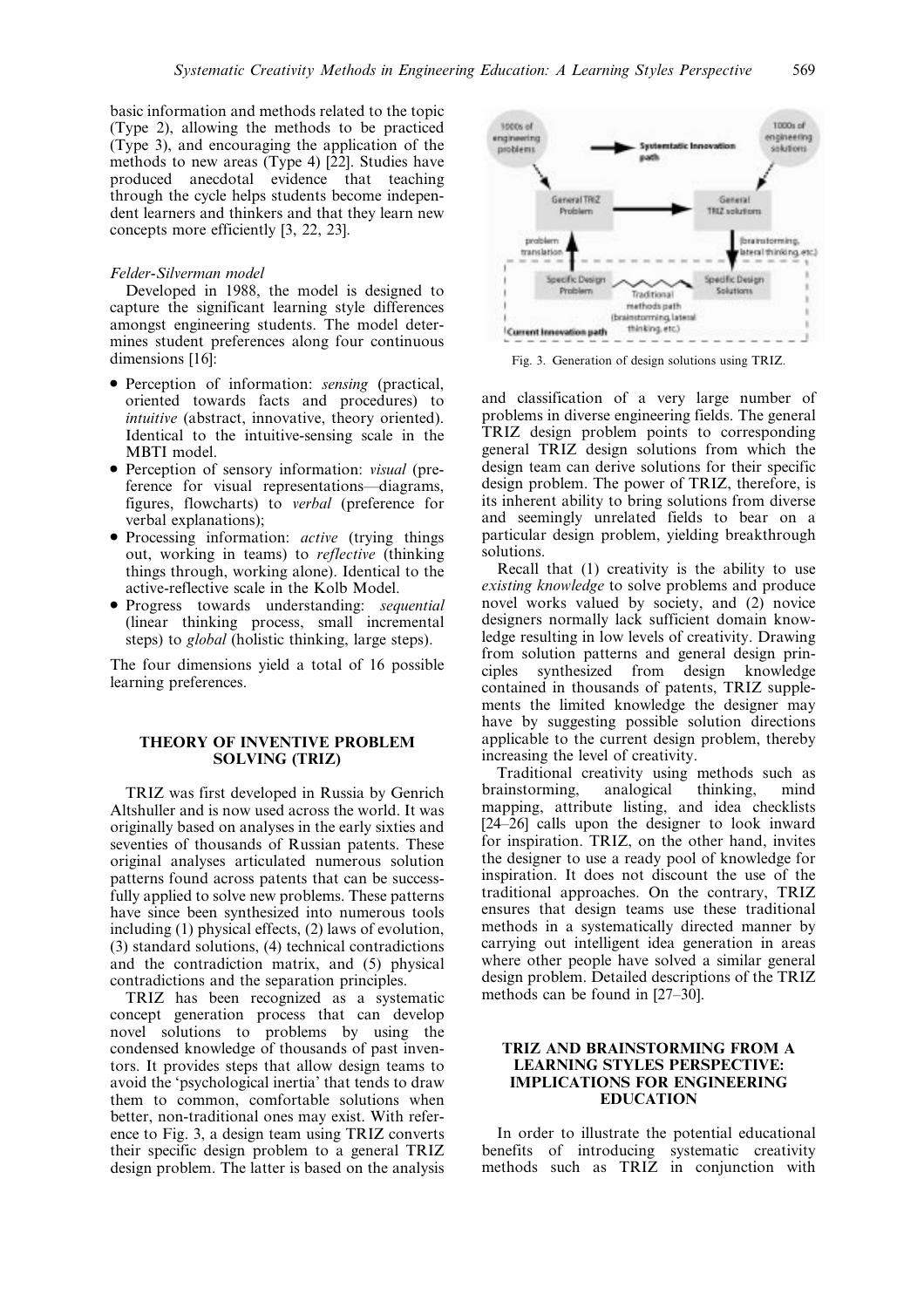

Fig. 4. Schematic of ice dispenser example [31].

traditional methods to undergraduate students, a discussion of TRIZ and brainstorming in the context of the three learning style models follows.

#### TRIZ in the context of MBTI

A design example will be used to illustrate the dominant personality trait along each of the four MBTI dimensions during the four states of ideation with TRIZ as illustrated in Fig. 3.

Example: Ice Dispenser (developed from [31]). With reference to Fig. 4, an ice maker/dispenser consists of an ice maker 1 with an ice-making cylinder 1a located at the center and an ice storage compartment 18 on top of the ice maker. In the ice

storage compartment, an agitator 11 is actuated periodically to prevent the ice from melting and sticking together to form large chunks that could prevent the smooth dispensing of the ice and that could result in the deterioration of the ice quality. The agitator rotates under three independent conditions: (1) each time the ice is dispensed, (2) after a set period of time, and (3) each time the icemaking process is stopped (storage compartment is full). Situations arose where the agitator ran two or three times consecutively. The agitation could last twice as long, for example, if ice is dispensed right after the ice-making process stopped. On the other hand, it could last three times as long if, for example, the pre-timed agitation is initiated right after ice is dispensed, which occurs right after the ice making process is stopped. The extended run of the agitator results in some melting of ice due to the frictional heat generated between the ice cubes and the agitator fin 11A, causing some fusion of the ice that the agitation was supposed to prevent.

Step 1: Problem clarification seeks to find the true nature and cause of the problem. It ensures that ideation efforts are directed at solving the right problem. It involves performing needs assessment, external search for what has been done to solve the problem, in this or similar contexts, determination of what the competition has done, and may include product dissection and reverse engineering, etc. Visual aids such as black-box modeling, EMS models [32] may be used to clarify the true nature of the design problem. An EMS model of the current example problem is shown in Fig. 5. In addition to showing the harmful effect (mechanical energy) between the agitator and the ice, the other relevant resources in the system are clearly indicated.

In the context of the MBTI model, this step could be said to be most comfortable with individuals whose dominant personalities are (Fig. 6):

- extrovert
- sensing



Fig. 5. Energy-Material-Signal model of ice maker showing harmful effect (mechanical energy) of agitator on the ice stored in the ice storage compartment.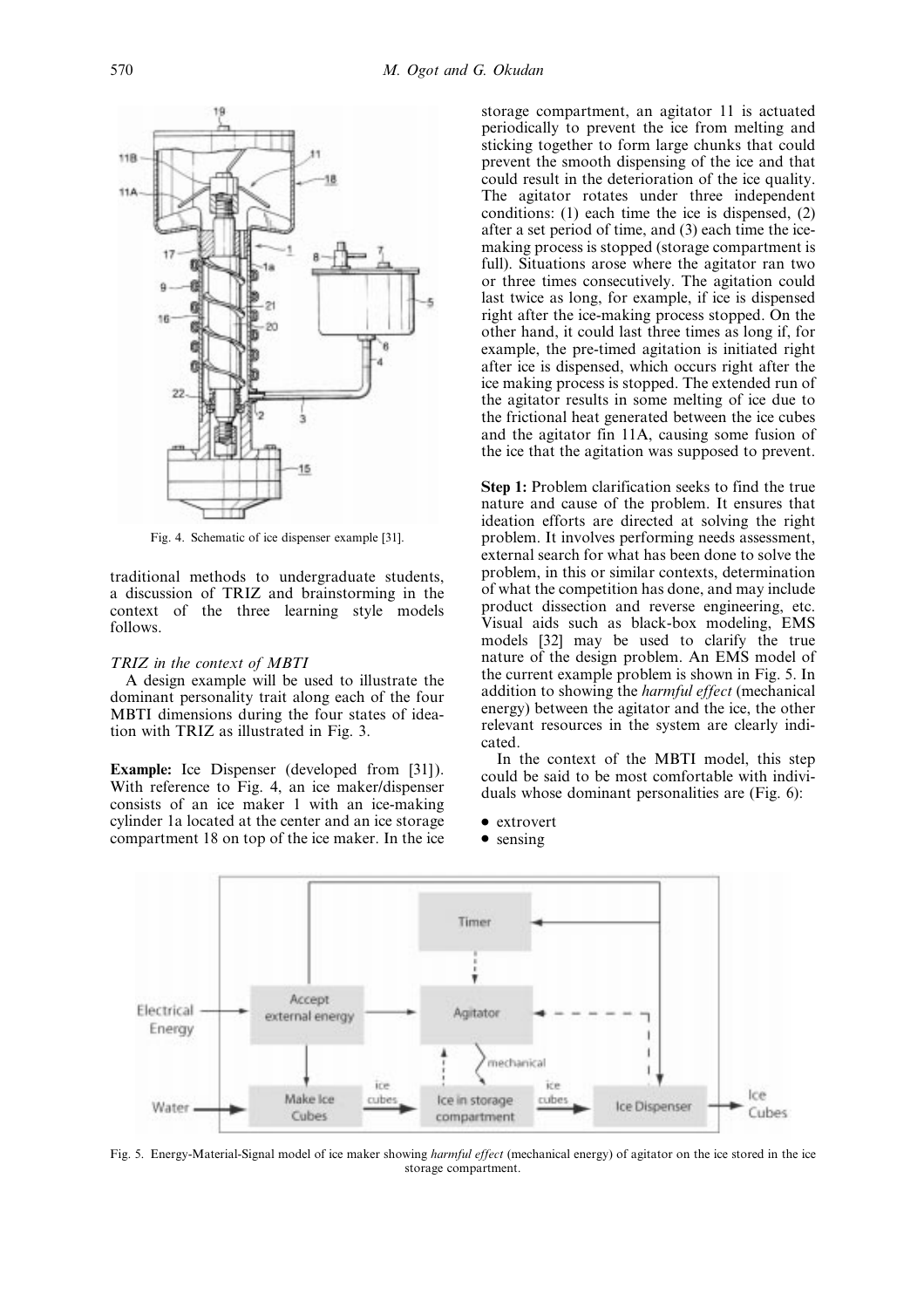|                                                                                                                              | <b>MBTI</b>  | $F-S$                                                                                                                      |   | <b>KOLB</b>                                                           |   |     |                   | <b>MBTI</b>  |                                               | $F-S$ |                                                                                                                                                                       | KOLB         |
|------------------------------------------------------------------------------------------------------------------------------|--------------|----------------------------------------------------------------------------------------------------------------------------|---|-----------------------------------------------------------------------|---|-----|-------------------|--------------|-----------------------------------------------|-------|-----------------------------------------------------------------------------------------------------------------------------------------------------------------------|--------------|
| 1                                                                                                                            | E            | Vs                                                                                                                         | v |                                                                       |   |     | I                 | Е            | ٧s                                            | v     |                                                                                                                                                                       |              |
| N                                                                                                                            | S            | N                                                                                                                          | S | C                                                                     | А |     | N                 | s            | N                                             | s     | c                                                                                                                                                                     | A            |
| F                                                                                                                            | т            | А                                                                                                                          | R | Ac                                                                    | R |     | F                 | т            | Ac                                            | R     | Ac                                                                                                                                                                    | R            |
| Р                                                                                                                            | $\mathbf{1}$ | s                                                                                                                          | G |                                                                       |   |     | P                 | л            |                                               | S G   |                                                                                                                                                                       |              |
| [2]                                                                                                                          |              | Abstraction to general design parameters<br>describing the problem; formulation to<br>technical or physical contradiction. |   |                                                                       |   | [3] | application.      |              | standard solutions (physical                  |       | Determination of corresponding design<br>principles (technical contradictions) or<br>contradictions); review and understanding<br>of examples showing the appropriate |              |
|                                                                                                                              |              |                                                                                                                            |   |                                                                       |   |     |                   |              |                                               |       |                                                                                                                                                                       |              |
| [1]                                                                                                                          |              | Problem Formulation and clarification,<br>involving external search, concluding with<br>revised problem statement.         |   |                                                                       |   |     | design problem.   |              | [4] Application of design principles/standard |       | solutions to generate concepts for current                                                                                                                            |              |
|                                                                                                                              | MBTI         | $F-S$                                                                                                                      |   | KOLB                                                                  |   |     |                   | MBTI         |                                               | F S   |                                                                                                                                                                       | KOLB         |
| T                                                                                                                            | E            | ٧s                                                                                                                         | v |                                                                       |   |     | I.                | Ē            | ٧s                                            | Ve    |                                                                                                                                                                       |              |
| Ν                                                                                                                            | s            | N                                                                                                                          | s | с                                                                     | A |     | N                 | S            | N                                             | S     | с                                                                                                                                                                     | A            |
| F                                                                                                                            | т            | Ac                                                                                                                         | R | Ac                                                                    | R |     | F                 | т            | Ac.                                           | R     | Ac                                                                                                                                                                    | $\mathbb{R}$ |
| Р                                                                                                                            | $\mathbf{I}$ | S                                                                                                                          | G |                                                                       |   |     | P                 | $\mathbf{I}$ |                                               | S G   |                                                                                                                                                                       |              |
| <b>MBTI</b><br>lI - Introvert<br>E - Extrovert<br>N - Intuitive<br>S - Sensing<br>F - Feeling<br>T - Thinking<br>J - Judaina |              | $F-S$<br>Vs - Visual<br>V - Verbal<br>N - Intuitive<br>S - Sensing<br>Ac - Active<br>R - Reflective<br>Sq-Sequential       |   | Kolb<br>C - Concrete<br>A - Abstract<br>Ac - Active<br>R - Reflective |   |     | methodology steps |              | described in each of the four TRIZ            |       | Letters in bold signify dominant trait<br>during the performance of the activities                                                                                    |              |

Fig. 6. Dominant learning style dimensions in each of the four general TRIZ creativity steps as defined by MBTI, Felder-Silverman and Kolb models.

- $\bullet$  thinking
- perceiving

Step 2: Abstraction to general TRIZ problem. The details will change depending on the TRIZ tool employed, but the general approach is the same. For this example, technical contradictions and the contradiction matrix will be used. Technical

contradictions refer to the standard engineering trade-offs, i.e., changing one parameter to make an aspect of the system better makes another aspect of the system worse. For example, increasing the stiffness of an airplane's wings to reduce vibration during flight (good) increases the weight of the plane (bad).

During this step the designer first determines

|  | Table 2. General parameters used to describe engineering systems |  |  |  |
|--|------------------------------------------------------------------|--|--|--|
|  |                                                                  |  |  |  |
|  |                                                                  |  |  |  |

| 1 Weight of moving object                              |     | 21 Power                                           |
|--------------------------------------------------------|-----|----------------------------------------------------|
| 2 Weight of stationary object                          |     | 22 Energy loss                                     |
| 3 Length of moving object                              |     | 23 Substance loss                                  |
| 4 Length of stationary object                          | 24  | Information loss                                   |
| 5 Area of moving object                                |     | 25 Waste of time                                   |
| 6 Area of stationary object                            |     | 26 Quantity of a substance                         |
| 7 Volume of moving object                              |     | 27 Reliability                                     |
| 8 Volume of stationary object                          |     | 28 Accuracy of measurement                         |
| 9 Velocity                                             | 29. | Manufacturing precision                            |
| 10 Force                                               |     | 30 Harmful action affecting the design             |
| 11 Stress or pressure                                  |     | 31 Harmful actions generated by the design project |
| 12 Shape                                               |     | 32 Manufacturability                               |
| 13 Stability of object's composition                   |     | 33 User friendliness                               |
| 14 Strength                                            |     | 34 Repairability                                   |
| 15 Duration of action generalized by moving object     |     | 35 Flexibility                                     |
| 16 Duration of action generalized by stationary object |     | 36 Complexity of design object                     |
| 17 Temperature                                         |     | 37 Difficulty                                      |
| 18 Brightness                                          |     | 38 Level of automation                             |
| 19 Energy consumed by moving object                    |     | 39 Productivity                                    |
| 20 Energy consumed by stationary object                |     |                                                    |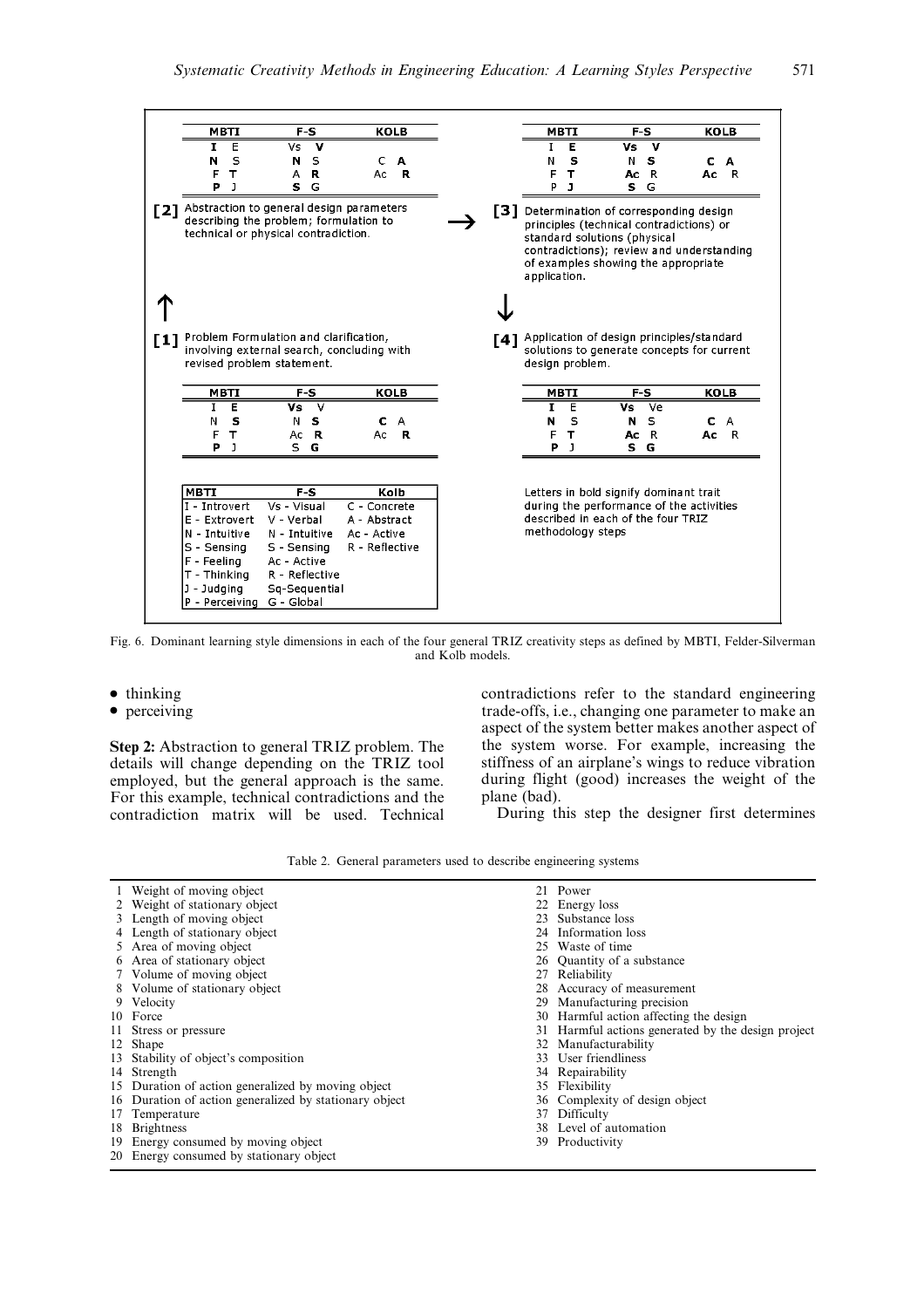Table 3. TRIZ 40 design principles

|   | Segmentation                    |    | 21 Rushing through                     |
|---|---------------------------------|----|----------------------------------------|
|   | 2 Removal                       |    | 22 Turning harm into good              |
|   | 3 Local quality                 | 23 | Feedback                               |
|   | Asymmetry                       | 24 | Go between                             |
|   | Joining                         |    | 25 Self-service                        |
| 6 | Universality                    |    | 26 Copying principle                   |
| 7 | Nesting                         |    | 27 Inexpensive short life              |
|   | 8 Counterweight                 |    | 28 Replacement of a mechanical pattern |
|   | 9 Preliminary counteraction     |    | 29 Hydraulic or pneumatic solution     |
|   | 10 Preliminary action           |    | 30 Flexible or fine membranes          |
|   | 11 Protection in advance        |    | 31 Use of porous materials             |
|   | 12 Equipotentiality             |    | 32 Use color                           |
|   | 13 Opposite solution            |    | 33 Homogeneity                         |
|   | 14 Spheroidality                |    | 34 Discarding and regenerating parts   |
|   | 15 Dynamism                     | 35 | Altering an objects aggregate state    |
|   | 16 Partial or excessive action  |    | 36 Use of phase changes                |
|   | 17 Moving to a new dimension    | 37 | Application of thermal expansion       |
|   | 18 Use of mechanical vibrations |    | 38 Using strong oxidation agents       |
|   | 19 Periodic actions             |    | 39 Using an inert atmosphere           |
|   | 20 Uninterrupted useful action  |    | 40 Using composite materials           |

from the list of 39 general TRIZ parameters that can be used to describe engineering systems, which ones best capture their design problem. A full list of the 39 parameters is given in Table 2. Next, parameters are used to form a technical contradiction. For the ice maker example the following technical contradiction can be formulated: `In an effort to improve the quality of the ice and the ice dispensing process (39 Productivity), there is an increase (worsening effect) in 17 Temperature and fusion of ice (23 Substance loss).'

In the context of the MBTI model, this step could be said to be most comfortable with individuals whose dominant personalities are (Figure 6):

- introvert
- intuitive
- $\bullet$  thinking
- perceiving

Step 3: Determination of corresponding design principles and reviewing and understanding examples showing appropriate application. From the design knowledge found in patents that were examined, Altshuller was able to show that most design solutions could be abstracted to 40 design principles (Table 3). Further, certain generalized technical contradictions would lead to solutions using a few of the design principles. Altshuller

| Design Principle 23: FEEDBACK - Introduce feedback. If feedback is present, change it.                                                                                                                                                                                                                                                                                                                                                                                                                                                                                                                                                                                                                                                                                                                                                                                                                                                                                                                                                                                                                                                                                              |
|-------------------------------------------------------------------------------------------------------------------------------------------------------------------------------------------------------------------------------------------------------------------------------------------------------------------------------------------------------------------------------------------------------------------------------------------------------------------------------------------------------------------------------------------------------------------------------------------------------------------------------------------------------------------------------------------------------------------------------------------------------------------------------------------------------------------------------------------------------------------------------------------------------------------------------------------------------------------------------------------------------------------------------------------------------------------------------------------------------------------------------------------------------------------------------------|
| Example: Dish washing machine. Developed from [33].<br>Design Problem: Dishwashing machines normally use<br>fixed program steps, typically controlled by electronic<br>controllers or electromechanical switching mechanisms.<br>Individual washing cycle steps are always performed in<br>a predetermined manner, irrespective of the operating<br>state of the machine. Unpredictable events occurring<br>during the washing cycle (for example, a blocked spray<br>arm, incorrectly inserted dishes, excessively dirty<br>nozzle, etc) are not accounted for and may result in a<br>poor dishwashing. Design Solution: Doppler radar<br>sensors 12 13 are integrated into the dishwashing<br>machine to feedback the current state of the wash cycle<br>to the electronic controllers. The Doppler radar sensors<br>allow a large number of different functions to be<br>monitored allowing better regulation and control of the<br>dishwashing machine operations. The feedback provided<br>by radar sensors to the electronic controllers on the<br>current state of the washing cycle, allows changes to be<br>made in response to any occurrence of unpredictable<br>events. |
|                                                                                                                                                                                                                                                                                                                                                                                                                                                                                                                                                                                                                                                                                                                                                                                                                                                                                                                                                                                                                                                                                                                                                                                     |

Table 4. Presentation of Design Principle 23 as abstract principle in conjunction with concrete examples to aid in understanding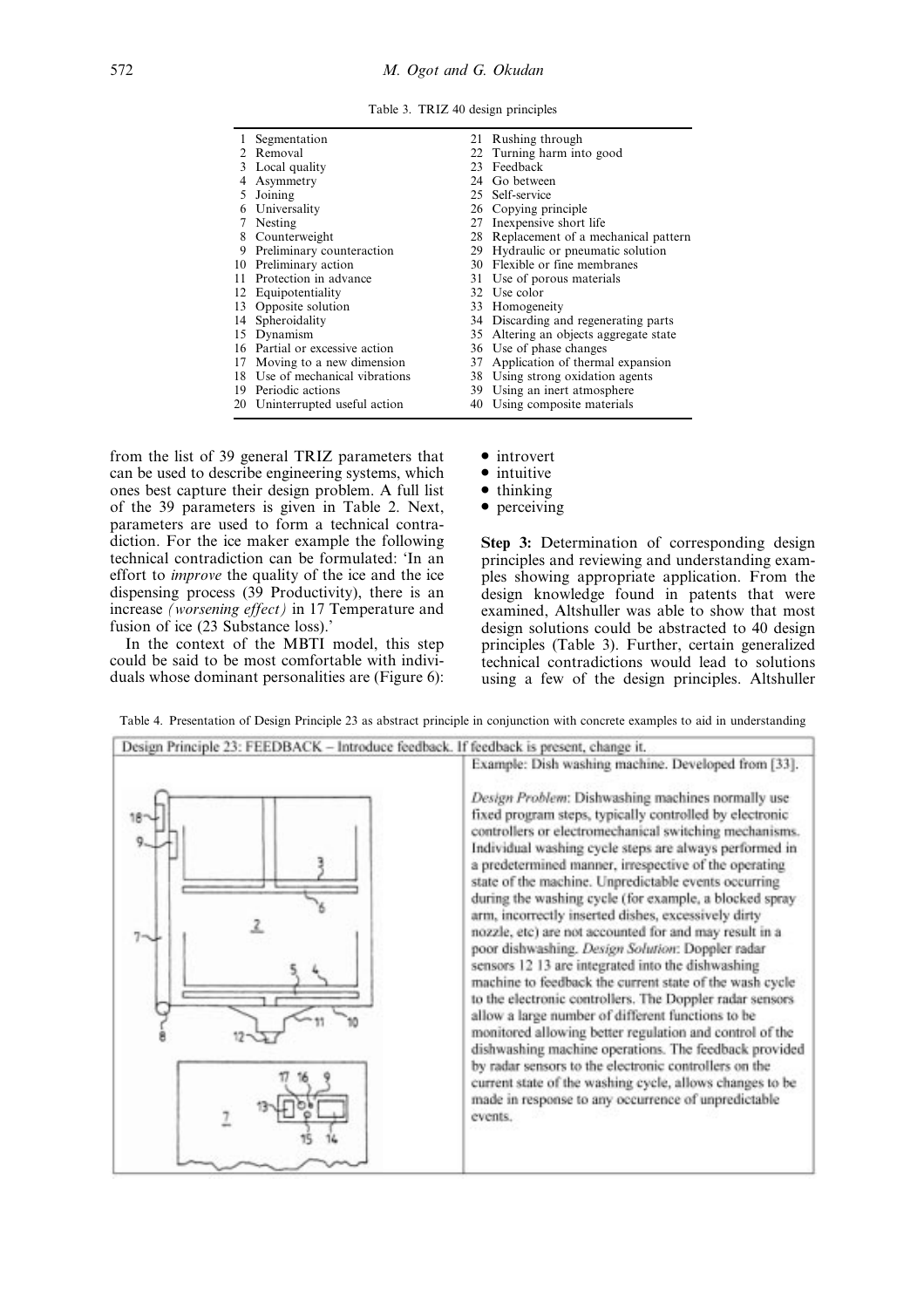developed a contradiction matrix capturing these relationships. For a particular generalized technical contradiction, one can use the matrices to determine the most commonly used design principles.

For the technical contradiction in the current example defined in Step 2, the contradiction matrix recommends design principles 35, 21, 28, 10 and 23. The order presents the most commonly used principle first. The designer can then look up the meaning of the recommended principle and review application examples for better understanding. An example of such a presentation for principle 23 feedback is illustrated in Table 4.

In the context of the MBTI model, this step could be said to be most comfortable with individuals whose dominant personalities are (Fig. 6):

- extrovert
- sensing
- $\bullet$  thinking
- $\bullet$  judging

Step 4: Application of design principles to concept generation using traditional ideation techniques such as brainstorming. For ice maker example, a re-examination of the EMS model (Fig. 5) reveals the presence of signals emanating from each of the three events that trigger the agitator. The inventor therefore decided that instead of having the agitator independently controlled by three different events, all three events would be monitored and their actions fed back to a single controller that ensured that the agitator did not consecutively activate two or three times. For example, if the timer had just activated the agitator, and ice was dispensed, the controller would ignore the latter action and prevent the agitator from activating twice.

In the context of the MBTI model, this step

could be said to be most comfortable with individuals whose dominant personalities are (Fig. 6):

- introvert
- intuitive
- $\bullet$  thinking
- perceiving

Alternatively, looking at the sole use of brainstorming for ideation, the designer goes from problem formulation and clarification directly to concept generation (Fig. 7).

It is important to see these in the context of engineers' work, and their personality types. In a typical set of engineering students, there is a higher percentage of ISTJ (19%) and ESTJ (11%) than any other type, and that there is much more INTJ and INTP types than estimated in the general population [24]. Further, Capretz [24] predicted work related implications of these results as ` . . .NTs are heavily represented in R&D organizations. In most companies NTs will be attracted to areas engaged in major design activities. However, once all of the conceptual work on a project has been done, many NTs prefer to start working on something new . . . NTs always seem to be looking for new challenges, whereas STs are comfortable with applying previous experience in order to solve new problems; they are realistic, investigative, but conventional.' Given this information, and because TRIZ provides tools for STs to combine conventional approaches to new problems, and for NTs to generate ideas on how TRIZ design principles can be applied to the problem at hand, in comparison to the application of brainstorming as the sole creative problem solving tool, providing TRIZ knowledge might mobilize idea generation by everybody in a design team.

| <b>MBTI</b>   | F-S            | <b>KOLB</b>    |  |   | MBTI              |                                    | F-S | <b>KOLB</b>                              |
|---------------|----------------|----------------|--|---|-------------------|------------------------------------|-----|------------------------------------------|
| Е             | <b>Vs</b><br>V |                |  |   | E                 | Vs.                                |     |                                          |
| s<br>N        | s<br>N         | C<br>A         |  | N | S                 | N                                  | S   | C<br>$\mathsf{A}$                        |
| F<br>т        | R<br>Ac        | R<br>Ac        |  | F | т                 | Ac                                 | - R | R<br>Ac                                  |
| Р             | S.<br>G        |                |  | P |                   | S.                                 | G   |                                          |
|               |                |                |  |   |                   |                                    |     |                                          |
| <b>MBTI</b>   | F-S            | Kolb           |  |   |                   |                                    |     | Letters in bold signify dominant trait   |
| I - Introvert | Vs - Visual    | C - Concrete   |  |   |                   |                                    |     |                                          |
| E - Extrovert | V - Verbal     | A - Abstract   |  |   |                   | described in each of the four TRIZ |     |                                          |
| N - Intuitive | N - Intuitive  | Ac - Active    |  |   | methodology steps |                                    |     |                                          |
| S - Sensing   | S - Sensina    | R - Reflective |  |   |                   |                                    |     | during the performance of the activities |
| F - Feeling   | Ac - Active    |                |  |   |                   |                                    |     |                                          |
| T - Thinking  | R - Reflective |                |  |   |                   |                                    |     |                                          |
| J - Judging   | Sq-Sequential  |                |  |   |                   |                                    |     |                                          |

Fig. 7. Dominant learning style dimensions in both general steps of creativity using brainstorming (and its variants) as defined by MBTI, Felder-Silverman and Kolb models.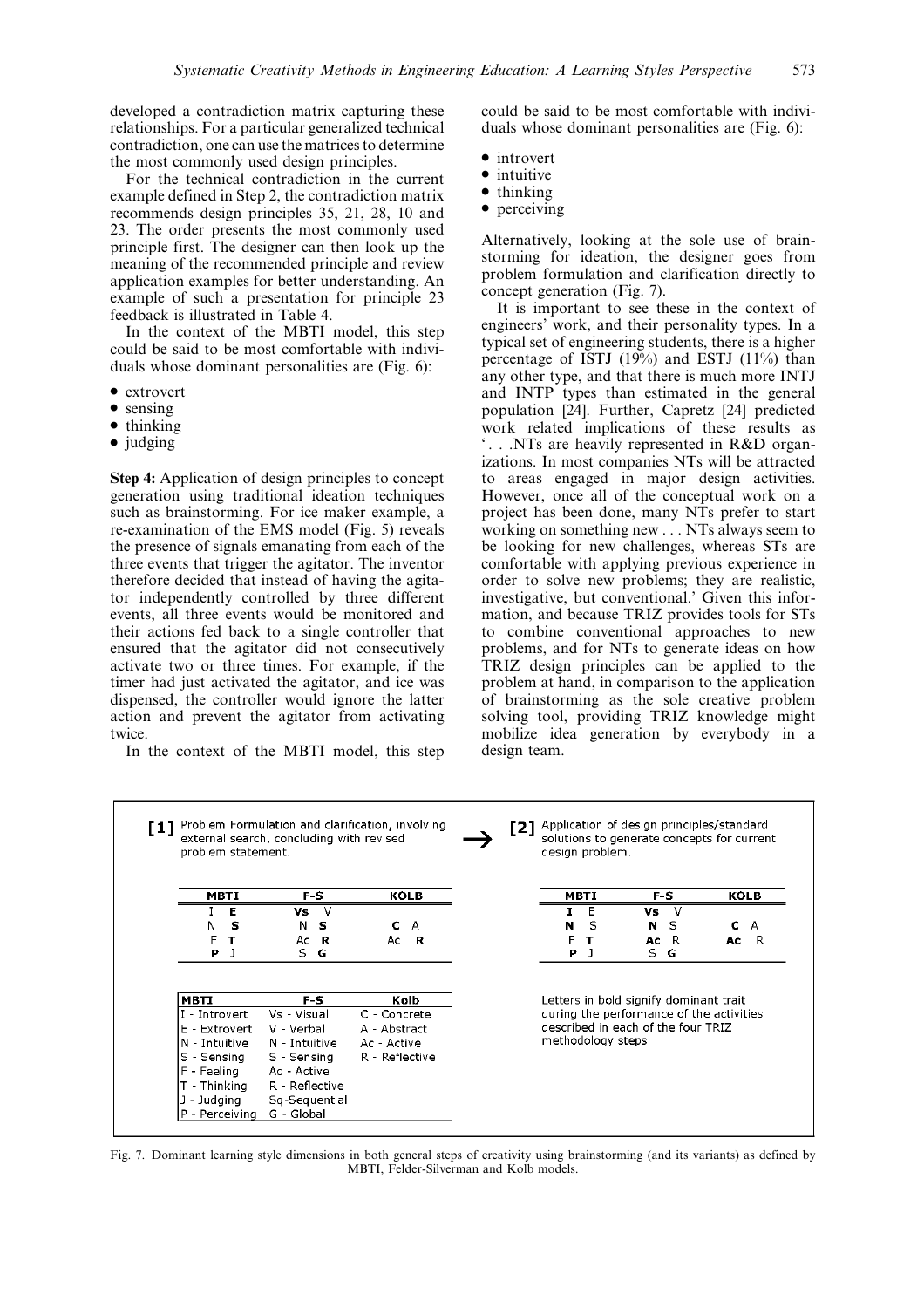#### TRIZ in the context of Felder-Silverman

With reference to Fig. 6, the dominant learning styles can be defined for each of the four steps of the TRIZ-based ideation process. Numerous studies in the literature have found engineering students to be 63% active (implying 37% reflective), 63% sensing, 82% visual and 60% sequential [22]. Use of the TRIZ-based approach alternates between the various sides of the four learning dimensions ensuring that a broader number of students experience a level of comfort during some stage of the ideation process. Brainstorming on the other hand (Fig.  $7$ ) is more limiting. For example, both brainstorming steps of problem formulation and concept generation are mainly visual and global, leading to a level of discomfort during the entire process for verbal and sequential students, respectively. However the TRIZ-based process, Steps 2 and 3, are primarily sequential providing a level of comfort for approximately 60% of engineering students who are visual. In addition, although Step 4 is generally global, in the TRIZ context, the reduction of the solution space through restriction to a few design principles creates a sense of ideation in small logical steps that would be appealing to sequential students as well. Similarly, Step 2 of the TRIZ method is primarily verbal and would appeal to the 18% of the engineering student body who are confronted with an entirely *visual* process using traditional brainstorming.

#### TRIZ in the context of the Kolb model

Superimposing the four steps of two main TRIZ tools (technical and physical contradictions) over the Kolb model as shown in capital letters in Fig. 8 reveals that the four sequential TRIZ steps loosely follow the Kolb cycle (Fig. 6). The use of TRIZ, therefore, in conjunction with traditional ideation methods would meet (at one point in the cycle) the learning style preferences of all engineering students whose learning style preferences have been shown to be approximately 10% (quadrant 1: the accomodator), 40% (quadrant 2: the diverger), 30% (quadrant 3: the assimilator) and 20% (quadrant 4: the converger) [35]. In contrast, brainstorming used alone moves from a Type 1 activity (problem clarification) directly to a Type 4 activity (concept generation) as shown in Fig. 5. This approach, on average, only matches the learning styles of about 30% of engineering students. The use of TRIZ in conjunction with traditional creativity methods: (1) cycles the Kolb model suggesting that students will learn to become better at ideation, and (2) touches on all learning styles giving each student a certain comfort level during at least one step of the ideation process.

#### CONCLUDING REMARKS AND IMPLICATIONS FOR ENGINEERING EDUCATION

What is a person's creative potential? Can it be increased, i.e. can a person learn to be more creative? Prof. Carlos Santamarina of Georgia Tech who has written about and studied the teaching of creativity states that, `There are skills that can be learned . . . every student can be creative, better at problem solving and invention if they are aware of their own creativity and how to improve it' [36]. Can the use of systematic creativity method such as TRIZ increase the creative potential of students? Can their use increase their creative output? To answer these questions, one must demonstrate cause and effect: does a



Fig. 8. TRIZ steps for technical contradictions overlaid on the Kolb model of learning.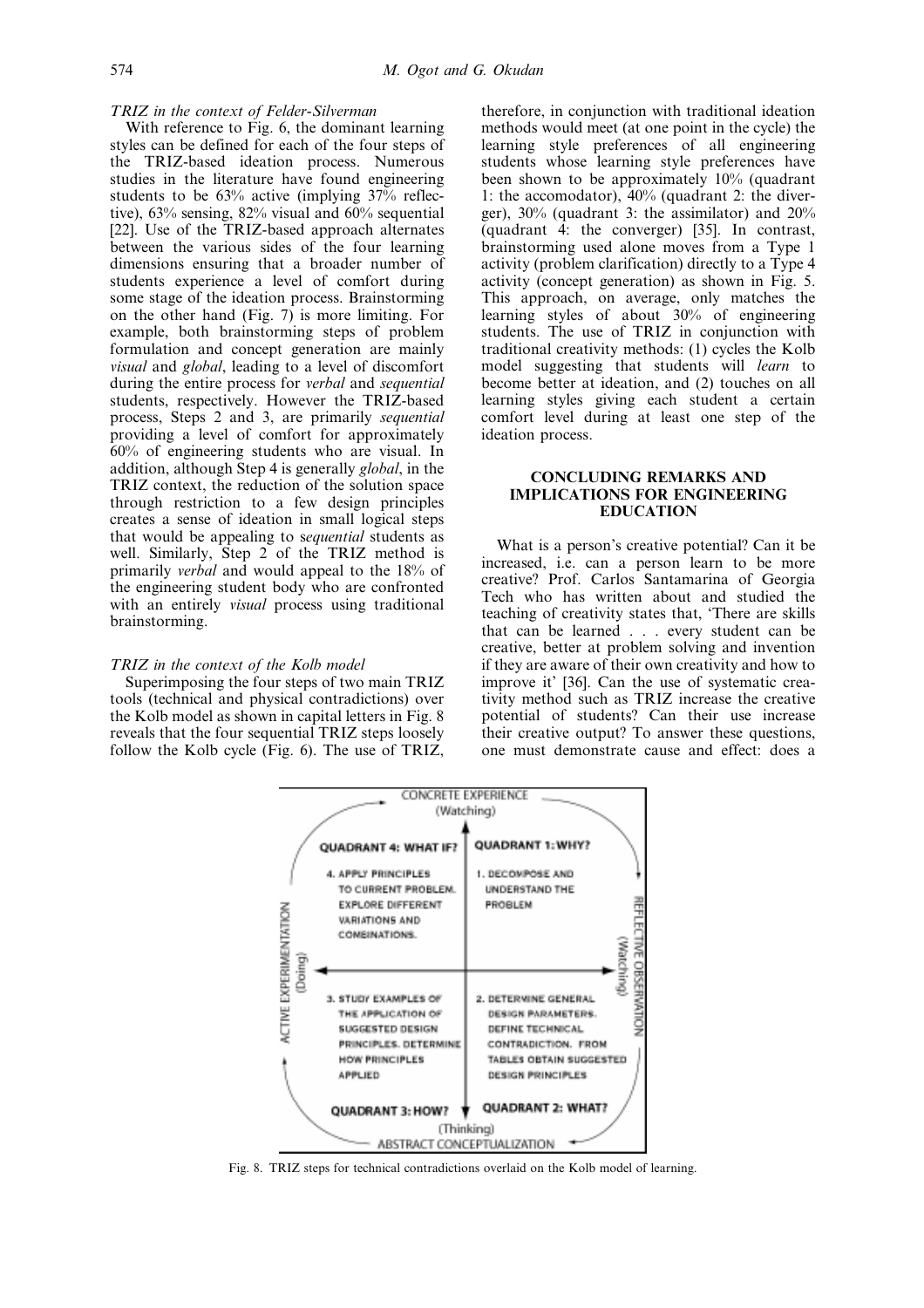particular intervention lead to an increase in creative potential and/or creative output? From a learning styles perspective it appears that methods such as TRIZ that match the learning styles preferences of a broader proportion of the student population during their use, as compared to the sole use of traditional methods such as brainstorming, should result in an increase in the creative potential and output of the students.

Associations between an increase in comfort level and a rise in creative potential can be found in the literature. For example, a personality instrument that has been used to loosely measure an individual's creative potential is the Herman Brain Dominance Instrument (HBDI). The scores and profiles from using the instrument reveal four different ways of thinking and 'knowing':

- A = analytical-logical-quantitative;<br>•  $B =$  sequential-organized-detailed;
- 
- $\bullet$  C = interpersonal-sensory-kinesthetic;
- $\bullet$  D = innovative-holistic-conceptual thinking.

A longitudinal study at the University of Toledo conducted on first-year engineering students from  $1990-1993$ , revealed a decrease in the extent of B thinking (corresponding to plug-and-chug problem solving) and a corresponding increase in D thinking (creative) from tests conducted before and after the students went through a newly introduced first-year creative problem solving course [37]. The authors of the study suggest that the shift may have been due to the very plastic nature of the brain that undergoes change with each use, and can therefore result in thinking preferences changes. Preferred thinking modes require less energy in the brain and are usually more enjoyable. Students who enjoyed the design experience in the first-year course may have therefore shifted their thinking preferences to D [37].

This and other studies, such as [38], suggest that an increased level of creative activity in the engineering curriculum with an associated comfort level amongst the students may indeed change the way they think, and thereby increase their creative potential. The increase in comfort level of a broader number of students during the ideation phase of the design process through the use of systematic creativity methods such as TRIZ, therefore has the potential to achieve the same.

Does the use of TRIZ increase the creative output of students? A preliminary study was conducted by the authors to measure the creative output of two cohorts of first-year engineering students working on the same design problem, one group using traditional ideation methods and the other also using TRIZ technical contradictions [39]. Brainstorming and TRIZ teams were drawn from three and two sections, respectively, of the course with each section divided into eight, fourperson teams. From the study, the authors found that teams exposed to and using TRIZ methods were able to produce an average of 35 unique solutions per section, a 115% increase over non-TRIZ sections that averaged 16.3 unique solutions per section. A comparison of the number of unique feasible concepts produced per team found that TRIZ teams averaged 8.94 feasible concepts per team, a 102% increase over non-TRIZ teams that averaged 4.42 feasible concepts. The authors were able to conclude that the introduction of TRIZ does lead to an increase in creative output. What still needs to be investigated, however, is how much of that increase is due to learning style comfort and how much is due to the domain knowledge inherent in TRIZ but absent in brainstorming. Further research will focus on formulating experiments to discern this.

# **REFERENCES**

- 1. J. P. Guilford, Creativity, American Psychology, 5, 1950, pp. 444-454.
- 2. J. D. Couger, Creative Problem Solving and Opportunity Finding, New York: Boyd and Fraser Publishing Co. (1995).
- 3. W. E. Eder, Comparisons—learning theories, design theory, science, ASEE J. Eng. Educ., April 1994, pp. 111-119.
- 4. P. G. Klukken, J. R. Parsons and P. J. Columbus, The creative experience in engineering practice: implications for engineering education,  $ASEE$  J. Eng. Educ., April 1997, pp. 133–138.
- 5. J. C. Santamarina and K. Akhoundi, Findings in Creativity and Relevance in Civil Engineering, J. Professional Issues in Engineering Education and Practice, 177(2), 1991, pp. 155-167.
- 6. K. L. Wood, D. Jensen, J. Bedzek and K. Otto, Reverse engineering and redesign: courses to incrementally and systematically teach design, ASEE J. Eng. Educ., July 2001, pp. 363-374.
- 7. H. Simon, What We Know About the Creative Process, Working Paper, Carnegie Mellon University, 1984.
- 8. G. Wallas, The Art of Thought, Harcourt-Brace, New York (1926).
- 9. J. D. Zakis, Concepts and methods of engineering design and practice, Global J. Eng. Educ., 1(2), 1997.
- 10. C. L. Dym and P. Little, Engineering Design: A Project-Based Introduction, 2nd Edn, John Wiley & Sons, New York (2003).
- 11. M. Ogot and G. Kremer, *Engineering Design: A Practical Guide*, Trafford, Victoria, BC (2004). 12. R. Reilly, G. Lynn and Z. Aronson, The role of personality in a new product development team
- performance, *J. Eng. Technology Management*, 19, 2002, pp. 39–38. 13. J. E. Driskell, R. Hogan and E. Salas, Personality and group performance, Social Psychol., 9, 1987, pp. 91-113.